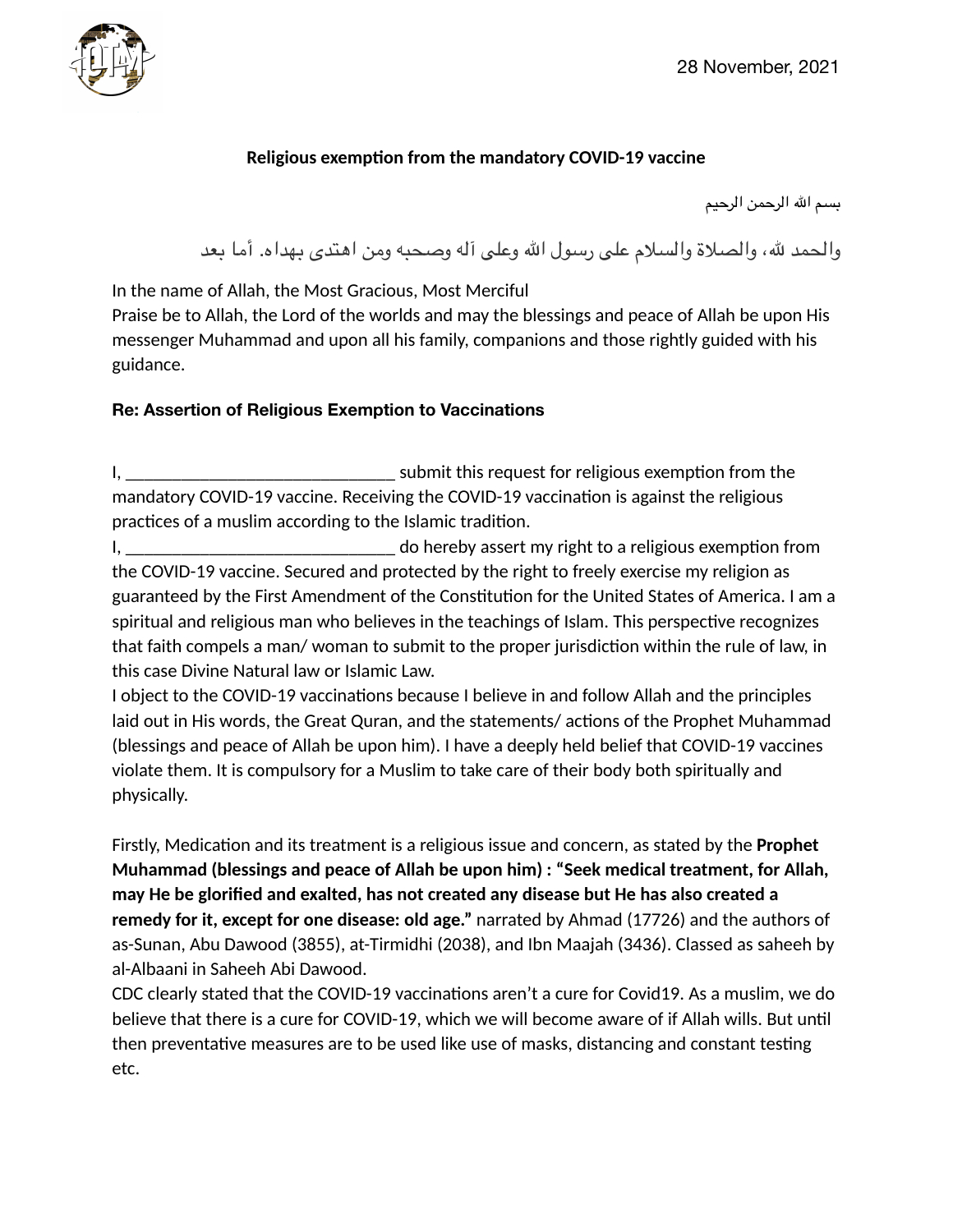

Secondly, In Islam the well being of the body is prioritized; thus, it is compulsory for one to take care of their body, which is entrusted by Allah by not accepting any products, medicines, vaccines, food, or substances that may come from Haram (unlawful) sources; contain Haram substances, or contain potentially harmful substances. Muslim doctors and medical experts who specialize in the field of vaccines and viruses sought out clarity on the composition of the Coronavirus (COVID-19) vaccine and its effects. Their research has confirmed that the vaccines (specifically: Pfizer and AstraZeneca) do not contain any (Haram) prohibited substances or ingredients. Yet it is proven by the CDC that more than 452 million doses of COVID-19 vaccines were administered in the United States from December 14, 2020, through November 22, 2021. During this time, VAERS received 10,014 reports of death (0022%) among people who received a COVID-19 vaccine. FDA requires healthcare providers to report any death after COVID-19 vaccination to VAERS, even if it's unclear whether the vaccine was the cause. **Allah says in the Quran," Whosoever killed a person ... it shall be as if he had killed all mankind" (Surah 5: Verse 32).** Which makes the COVID-19 vaccine prohibited for muslims because of the clear harm that it has done to 10,014 people who are now dead. CDC clinicians review reports of death to VAERS including death certificates, autopsy, and medical records. **Allah says in the Quran,"Take not a human life which Allah has made sacred,,,,,"(Surah 6: Verse 151)**

Thirdly, there are specific illness caused by COVID-19 vaccines as stated by the CDC which are not as bad as death in most cases but in time some could lead to death. A muslim is not allowed to harm others or be a partake in harming of others. **The Prophet Muhammad (peace and blessings of Allaah be upon him) said, "There should be neither harm nor reciprocating harm." Narrated by Ahmad (2865) and Ibn Maajah (2341). Classed as saheeh by al-Albaani in Saheeh Ibn Maajah.**

- i. As of November 24, 2021, in 2 to 5 per million people Anaphylaxis occur.
- ii. 47 confirmed reports of people who got the J&J/Janssen COVID-19 Vaccine and later developed Thrombosis with thrombocytopenia syndrome and 2 with the Moderna since October 6th, 2021 which increased to 54 by November 17th, 2021
- iii. 228 preliminary reports of Guillain-Barré Syndrome GBS after vaccination by October 6th, 2021, which increase to 267 by November 17th, 2021. Which is a rare disorder where the body's immune system damages nerve cells, causing muscle weakness and sometimes paralysis. Most people fully recover from GBS, but some have permanent nerve damage.
- iv. 1,640 reports of myocarditis or pericarditis among people ages 30 and younger who received COVID-19 vaccine by October 6th, 2021, which increase to 1822 by November 17th, 2021.. Most cases have been reported after mRNA COVID-19 vaccination (Pfizer-BioNTech or Moderna). Myocarditis is inflammation of the heart muscle, and pericarditis is inflammation of the outer lining of the heart. In both cases, the body's immune system causes inflammation in response to an infection or some other trigger.